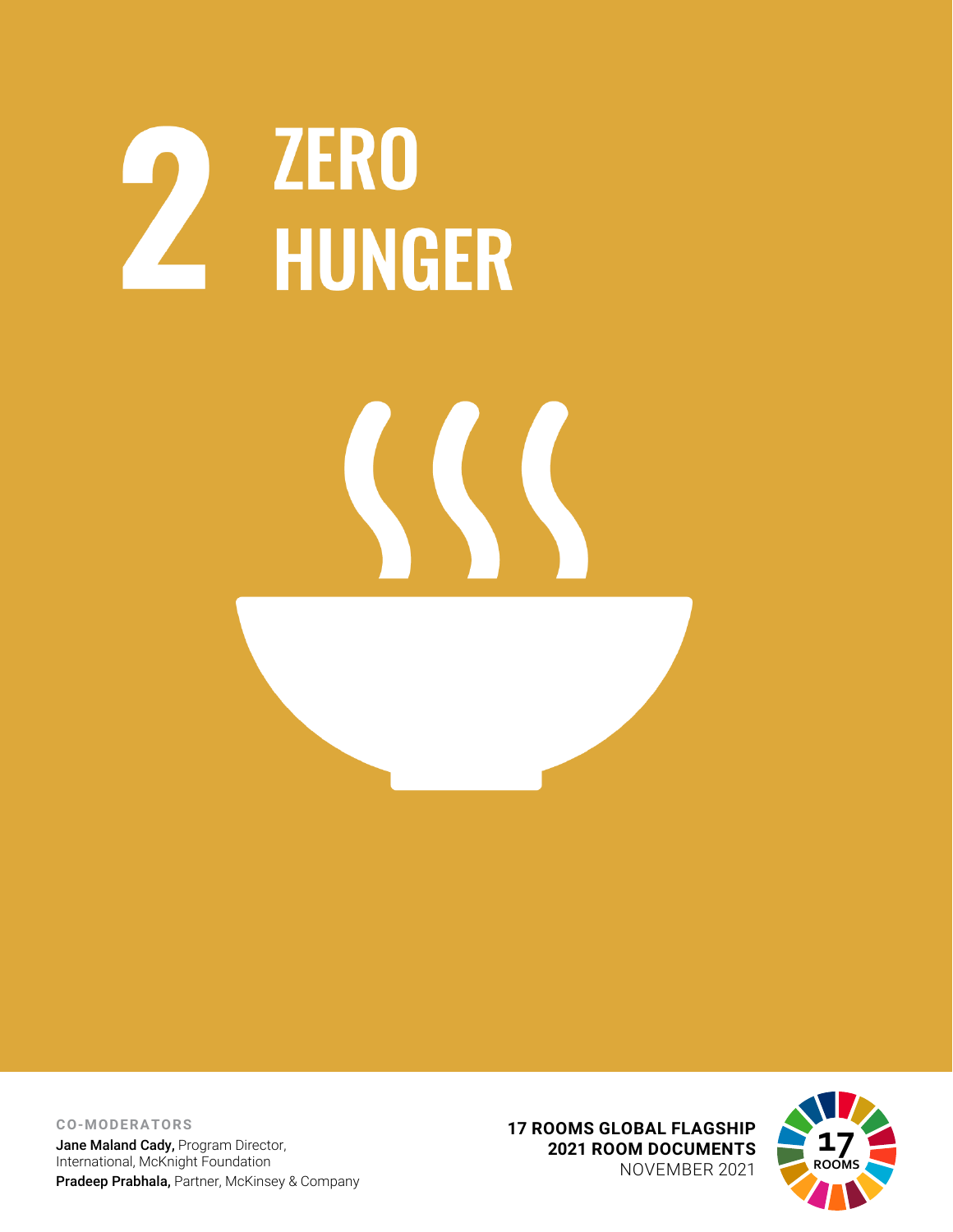This document summarizes the ideas and actions that emerged from Room 2, a working group for Sustainable Development Goal 2 on Zero Hunger, that convened as part of the annual 17 Rooms global flagship process in 2021. Th[e 17 Rooms initiative](https://www.brookings.edu/project/17-rooms/) is co-hosted by the Center for Sustainable Development at The Brookings Institution and The Rockefeller Foundation. Each Room, one per SDG, was asked to identify actionable priorities that can be advanced by the end of 2022 to improve some component of 2030 outcomes for its respective Goal. Corresponding documents prepared by the other flagship Rooms are available [here,](http://www.brookings.edu/17rooms2021) alongside a synthesis report prepared by the 17 Rooms secretariat.

**17 Rooms – Room 2 – Zero Hunger**

## **ROOM FOCUS**

Develop and mainstream a holistic impact assessment tool for investors to channel investments across asset classes (private equity, public equity, debt) into the food system in a way that optimizes for the "True Cost/True Value" of food.

## **CONTEXT AND PROBLEM STATEMENT**

The food system creates significant externalities that are not priced into the system e.g., impacts on our health, the environment, biodiversity, livelihoods. While the externalities vary by geography and country, diet-related disease burden is the largest externality followed by environment. The Food and Land Use Coalition (FOLU) estimated that the hidden costs of global food and land use systems amount to \$12 trillion, compared to a market value of the global food system of \$10 trillion. Estimates show that the "true cost of food" is 3 times the current price of the food in the U.S., for example. These hidden costs disproportionately burden vulnerable communities across geographies.

Addressing these externalities requires a food system that routinely incorporates the best of available knowledge for all participants, including consumers. It requires private sector players, among others in the food system, to consider natural, human, and social capital impacts and dependencies of their business and adjust their business models. However, in the absence of adequate incentives—financial and non-financial—such change will advance slowly, at a time when urgency to meet the SDGs is called for.

The investor community has a key role to play in shaping incentives for private businesses in the food system by integrating "true cost/true value of food" dimensions into their investment decisionmaking. Today, many asset owners and asset managers are incorporating environmental, social, and governance (ESG) issues into their investment decisionmaking and some are actively thinking about the impact of their investments on people and the planet. However, many existing frameworks for ESG and for impact measurement are limited and do not consider all the key environmental, social, and human capital implications. While there is significant activity in establishing more standardized impact metrics and ESG criteria for climate, we need more holistic "true value" based ESG and impact measures that consider—in addition to climate—externalities such as health and economy.

The objective of the 17 Rooms discussion in Room 2 was to develop an approach to how we can get asset owners and asset managers to use more holistic assessment screens and impact measurement that consider "true cost/true value" of the food system. In the following section, we outline an approach to accomplishing this objective.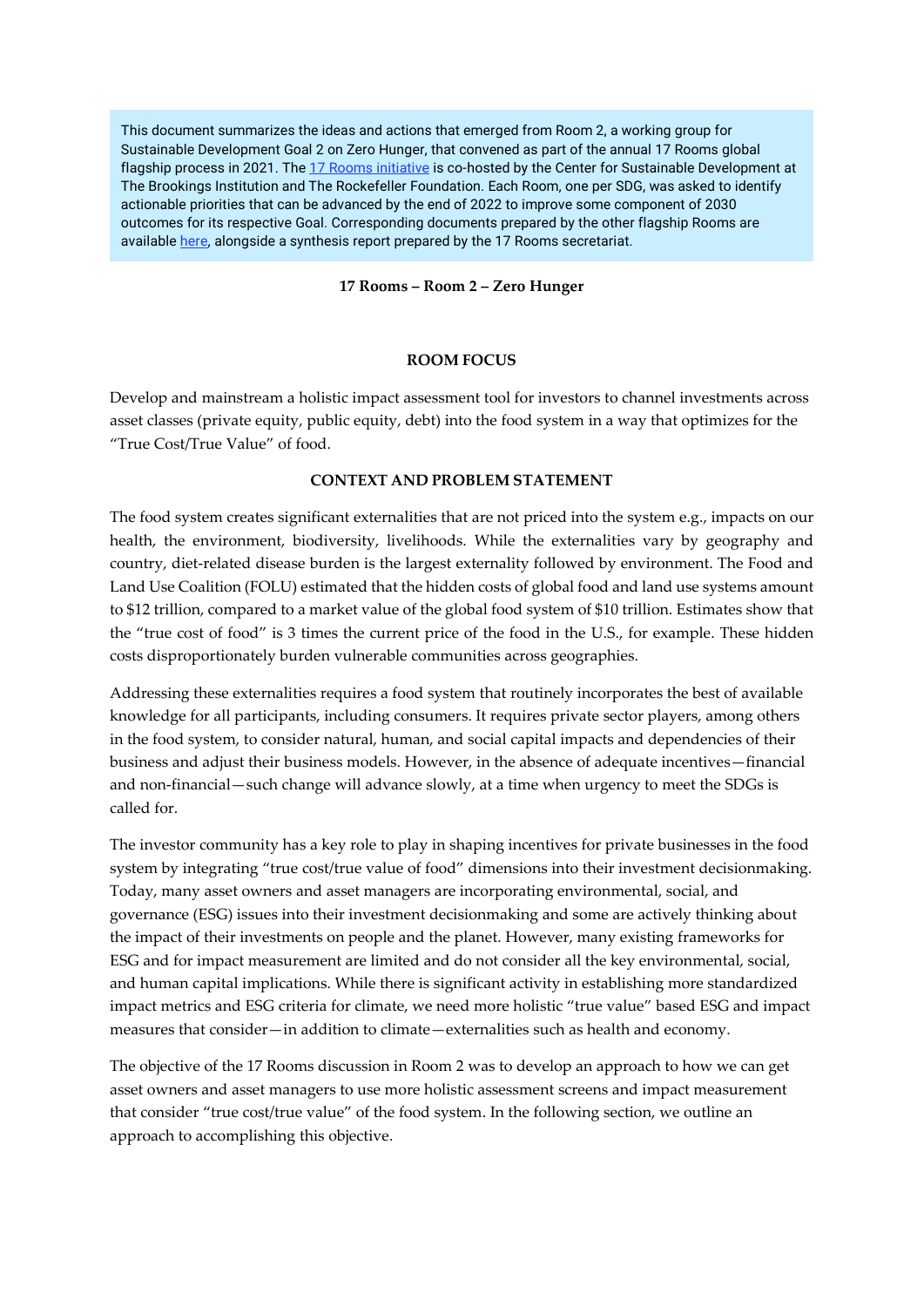This effort will be relevant for other Rooms in the 17 Rooms process that are looking to influence investors to incorporate impacts across health, environment, water, climate, and social impacts in their decisionmaking.

## **ROADMAP FOR IMPLEMENTATION**

To support asset owners and asset managers to adopt holistic ESG measures and impact frameworks, we need a two-pronged approach:

- 1. **Work with standards intermediaries to evolve ESG metrics to include true cost/value dimensions of food**: Many traditional asset owners and asset managers are increasingly incorporating ESG screens for their investment decisionmaking. Most of the ESG metrics are focused on a small subset of ESG metrics. Today, many investors that are incorporating ESG screens use standards such as the SASB Standards set by organizations such asthe Value Reporting Foundation (VRF) . To improve the ESG screens used by investors, it is important to evolve these standards and as such, over the coming months, there needs to be an engagement with VRF and develop a roadmap for evolving the ESG metrics.
- **2. Support impact investors in food to take a more holistic approach to impact assessment using true cost/value lens:** There are a growing number of impact investors who are seeking to use holistic impact frameworks to guide their investments. There is an opportunity to support impact investors to take a more holistic true cost/value based approach to impact measurement. However, the amount of capital deployed by impact investors is relatively limited in the context of the overall financial flows.

To accomplish these objectives, we propose the following next steps:

**Advancing the analytical foundation:** Over the next 3-6 months (October 2021- March 2022), we propose an effort that seeks to advance the understanding of the current investment landscape, level of integration of ESG/impact measures in their investment decision making and identify potential pathways for investor influence.

Specifically, the following activities will need to be undertaken

- **Curate a holistic understanding of the investment landscape:** The investment landscape assessment will need to include an understanding of investors, their investment preferences (size, return, risk, sector/geography preferences), and their impact aspirations. The assessment will also include developing an understanding of how (if at all) impact is being measured and data being collected by players. This assessment will help us understand various segments of asset owners and asset managers and their unique needs and challenges. Based on such an understanding, a theory of change for the key investors must be established. At the end of this effort, we would have identified the most attractive investor segments to target and the theory of change for the investors.
- **Understand current efforts/initiatives to influence how ESG/ impact are measured:** In parallel, we need to understand the current efforts focused on establishing impact metrics for investors in food systems, such as the Global Reporting Initiative (GRI), various Specialize